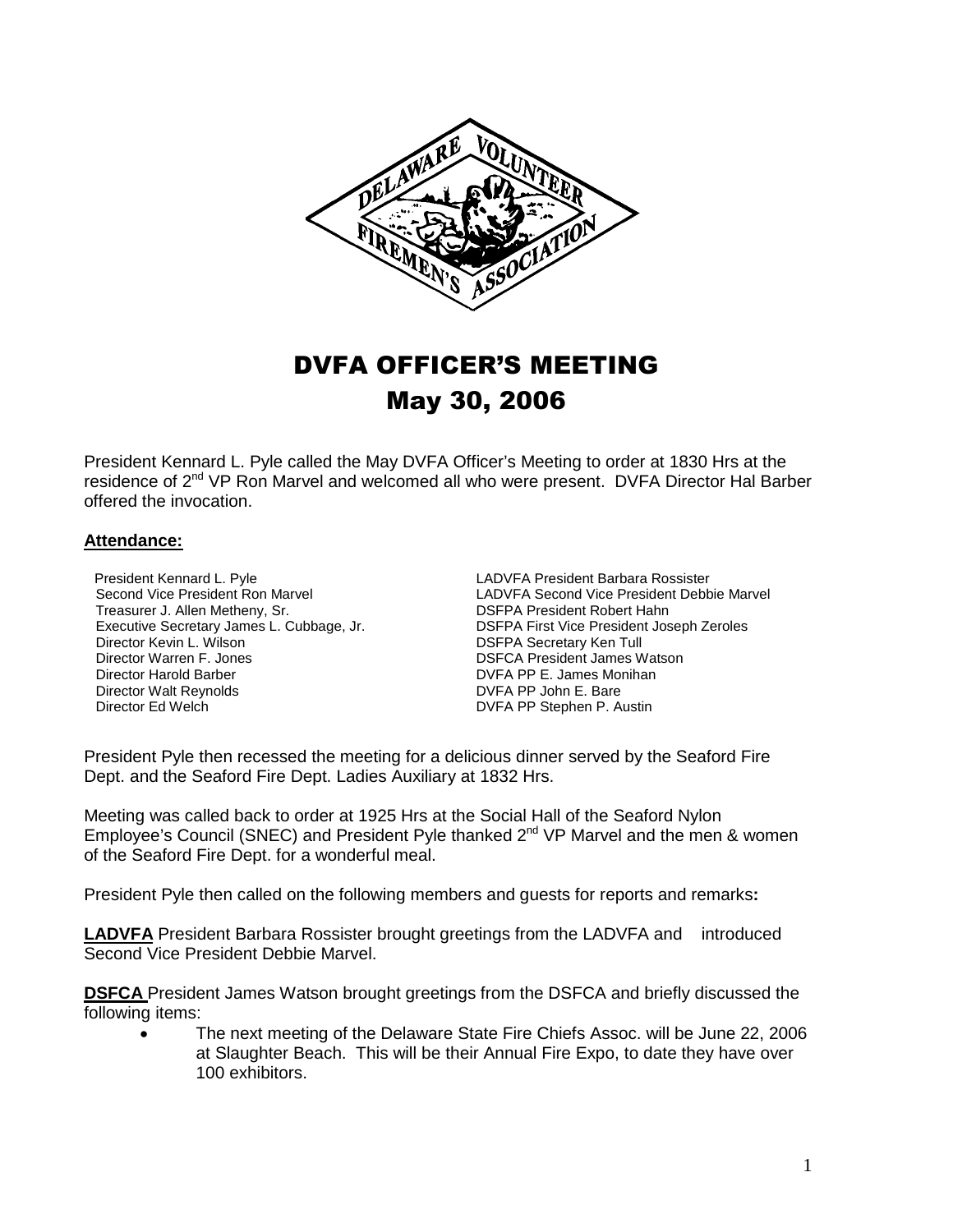- Reported that on June 25, 2006 at DSFS-Dover, the Chiefs will hold its Elected Officials Day from 0900 to 1600 Hrs.
- Advised that they are finalizing the Flare Distribution Policy with the Delaware State Police.
- Stated they have been meeting with the National Fire Academy to arrange for the Fire Service Summit and the tentative dates are November 10, 11, & 12 or November 17, 18 & 19, more information will follow.
- Stated that he attended the Sussex & New Castle Chiefs meeting where Basic Graduation Certificates were given to the basic firefighters from the companies
- Advised that the IAFC Second National Stand Down Day will be June 21, 2006
- Reported that the Eastern Division of IAFC will be meeting in Rehoboth Beach on May 18 & 19, 2007
- Advised that the 79th EDIAFC Conference will be June  $2^{nd}$  &  $3^{rd}$  in Evesham, New Jersey.
- Thanked everyone for their support in his climb through the chairs of the EDIAFC, On Saturday, when he is sworn in as President, he and his late Father, Shorty, will be the first Father-Son team to every have served as President. Shorty in 1977-78 and Jim in 2006-07

President Pyle offered his sincere congratulations to President Watson on his upcoming term of Office and pledged the support of the DVFA in his duties.

**DSFPA** President Robert Hahn also brought greetings from the DSFPA and introduced 1st Vice President Joe Zeroles and Secretary Ken Tull. He then discussed the progress on the issuance of new Statewide Fire Police ID Cards, which will be issued through the Sussex County Sheriff's Office. He also advised that they are working or a new 6 hour Basic and 18 hour advanced course for his members.

**DVFA CRUISE** President Pyle reported that the DVFA cruise is being planned for the Western Caribbean for February 4 – 11,2007. 30+ cabins have been booked already, anyone interested please contact him. Also the DVFA is also planning a trip to Scotland & Ireland on April 7 to 14, 2007, for details please contact 1<sup>st</sup> Vice President Robinson.

**CONFERENCE 2006** Chairman Warren F Jones reported that the next Conference Committee Meeting will be on July 17, 2006 at the Dover Sheraton @ 1900 Hrs. All committees are doing a splendid job. All Conference information has now been posted on the DVFA web Page

**DVFA WEB PAGE** Executive Secretary Cubbage gave 1st Vice President Robinson's report. He advised that Russ Pickett, Web Master is back to work after his heart attack most updates have been made to the Web Page. If any materials needed to be updated or corrected please contact the DVFA in writing or by email with the changes, NOT the web master.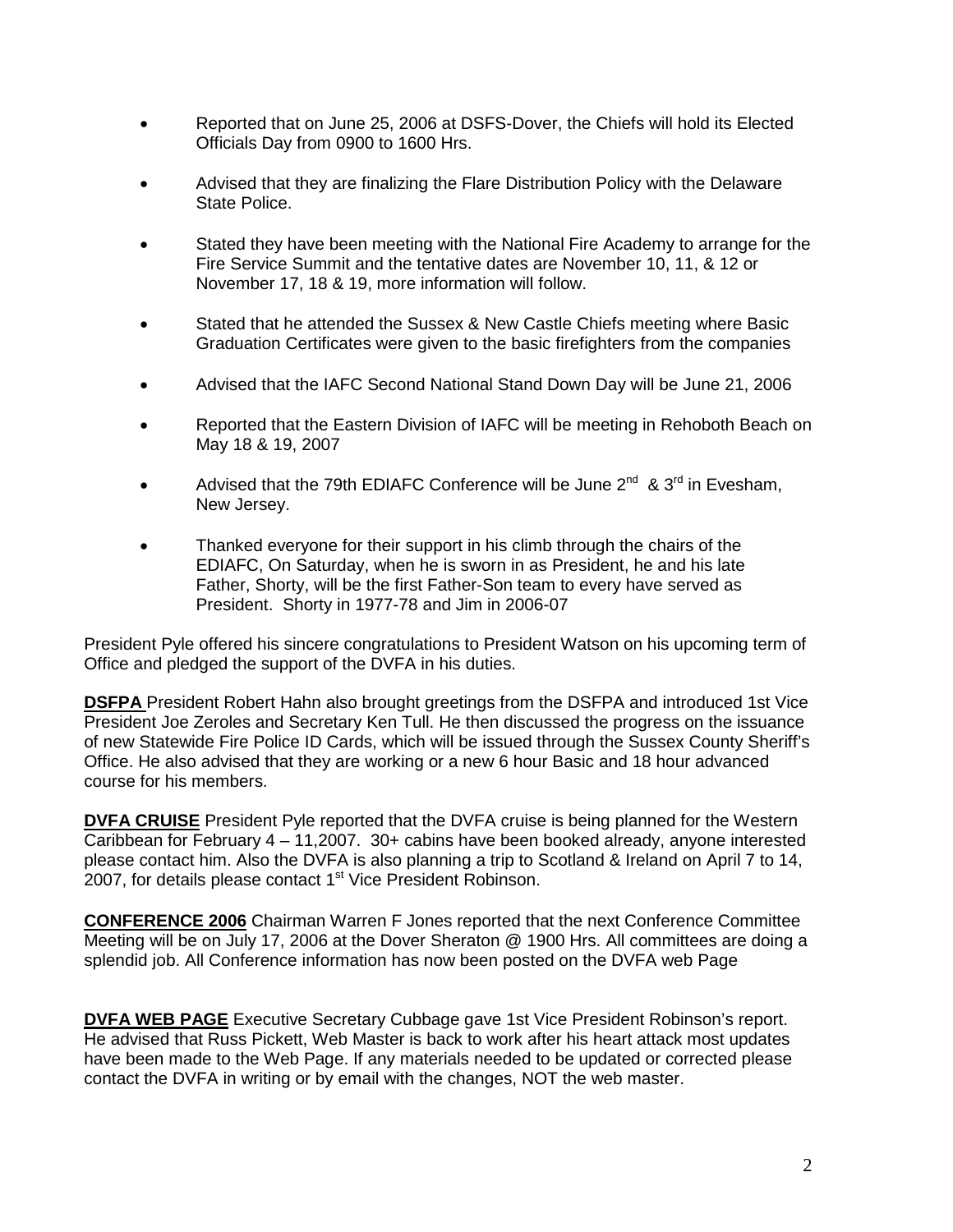**TEXAS HOLD'EM POKER** Executive Secretary Cubbage gave 1<sup>st</sup> Vice President Robinson's report. He advised we need to more closely check the dates of events when applying for licenses to ensure that organizations in close proximity do not compete with each other. It appears that most aspects of the operations are going smoothly and there does not appear that there will be any changes to the Delaware Code this year. They would like it to operate for a year, review it, and then make necessary changes. However, Gaming Commission has authorized organizations to hold Casino Nights at the same time as Texas Hold'em Poker Tournaments as long as the locations are completely separated in the building.

**VIRTUAL DRIVER TRAINING** Executive Secretary gave 1<sup>st</sup> Vice President Robinson's report, He has been talking to a vendor since seeing a unit at FDIC. He is working on having them bring a display to the Conference. He has also been in contact with Secretary Mitchell from the Department of Homeland Security and Safety to look for possible funding sources.

**WAKE UP DELAWARE/RISK WATCH** Executive Secretary Cubbage gave 1<sup>st</sup> Vice President Robinson's report. He advised that the Spring "Wake Up Delaware" was a success. He will be asking Fire Companies to check their supplies so he can place an order for detectors and batteries.

**NVFC** Treasurer Metheny gave an update on several Federal Issues and the concern of the NVFC on the lack of funding for the USFA – AFG Grants. They along with all of the major fire service organizations are working to restore full funding of the AFG Grants program. Advised that the Healthy Heart Program is growing, but the National Sponsor has cancelled it funding, but the NVFC is moving funds to keep this vital program.

NVFC Delegate Monihan further reported the NVFC is monitoring the progress of the Home Town Heroes Act which currently affects over 130 Line of Duty Deaths. Advised that Dave Paulison has been confirmed as FEMA Director. Further advised that any Fire personal responding on an EMAC request during an emergency will have to comply to NFPA 1582 with a predeployment physical. Also that all funds contributed to the Katrina Relief Fund are being redirected to individual members since all requests for fire companies were honored.

**FIRE CORPS** PP Jim Monihan that he is going to again contact all Delaware Fire Companies encouraging their participation in the Fire Corps program. Only 7 of the 61 Departments have signed up to participate. Brochures have been prepared and a  $\frac{1}{4}$  page advertisement has been prepared to utilize in fire service publications. Also that the NVFC has hired a new Fire Corp Coordinator, Sarah Lee. & Senator Tom Carper has offered to do a PSA. After a lengthy discussion, additional several suggestions were given to Chairman Monihan who advised he would try to implement to increase participation

PP Monihan thanked the Officers for his nomination as the recipient of the 2006 Fire Safety Medal presented by the Sons of the American Revolution

**VOTER REGISTRATION** Director Walt Reynolds advised that the his committee is planning a major campaign to get all Delaware Fire Fighters and Ladies Auxiliary members registered to Vote.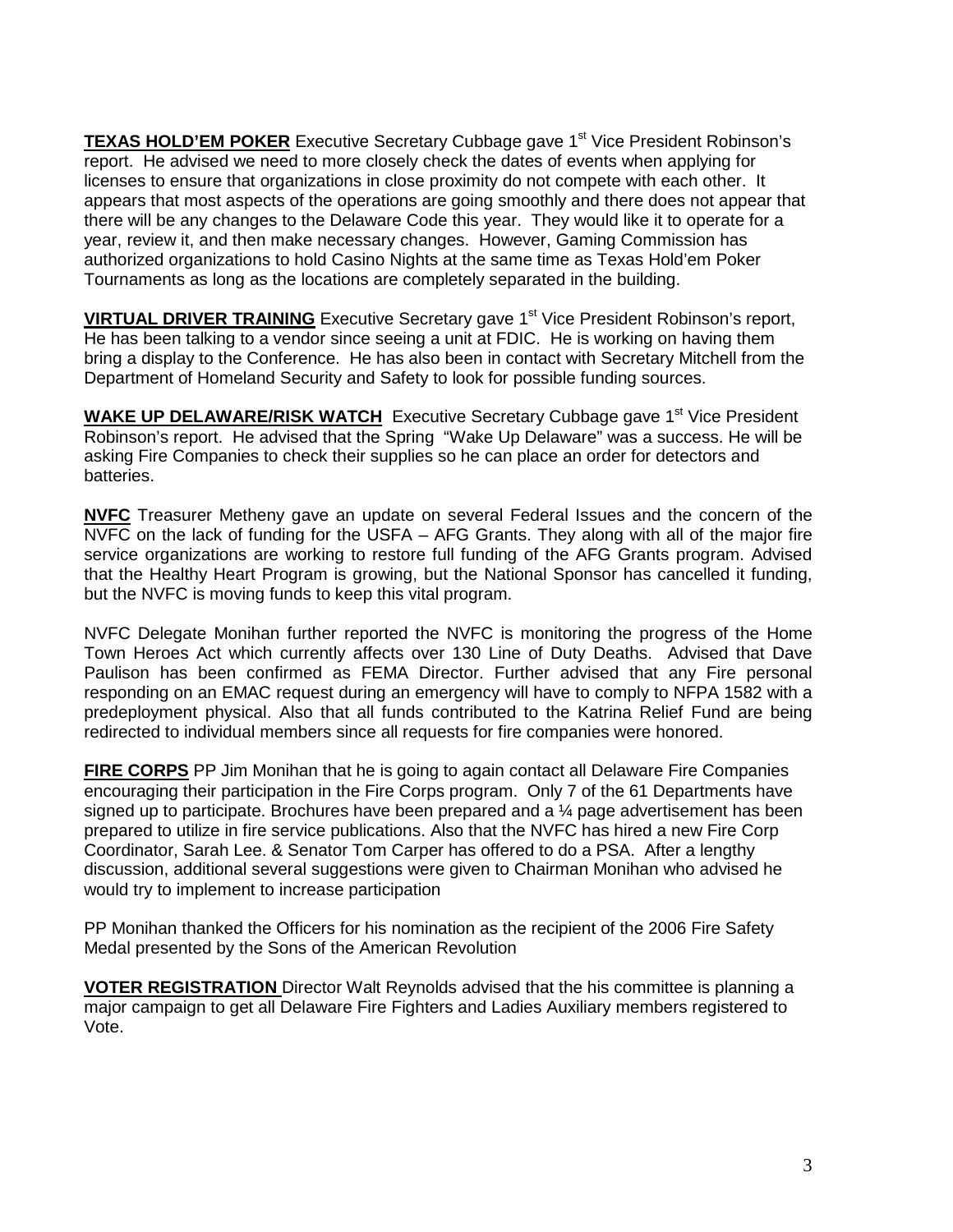## **FEDERAL LEGISLATIVE ISSUES** PP Austin reported on the following items:

- Last year the AFG Fire Act Grant Program was funded for 550 Million, this year it is only funded for 293 Million. There has to be a lot of work done before mark up is completed.
- He echoed PP Monihan's comments that everyone needs to contact their Elected officials in regards to the AFG Fire Act funding
- Reported that the DVFA is again preparing the necessary paper would to apply for a SAFER grant for 2006
- IAFC has designated the week of June 18 24, 2006 at "National Stand Down Week" more information will be forthcoming from the Chiefs.

**DVFA FOUNDATION** Chairman Austin reported that the Foundation's next meeting would be August 21, 2006 at the Kent County EOC at twelve noon. Everyone is invited to attend.

**NATIONAL ASSOCIATION OF EMT'S** PP Austin reported on his concerns of National Association of EMT'S national agenda in regards to a National EMS Administrator similar to USFA Director. But his major concern is PSOB eligibility for private providers, thereby weakening Fire Based EMS. He will discuss these issues the National Association of EMT'S Delaware Governor Mike McMichaels.

**MISC ITEM** Executive Secretary reported on the following items:

- Reviewed Legislative Priorities and Supported Issues
- Advised that on March 17, 2006 we were notified that we received a 2005 USFA Fire Prevention Grant in the amount of \$234,500
- Reported on April 10, 2006 1<sup>st</sup> VP Robinson,  $2^{nd}$  VP Marvel and the Executive Secretary meeting with Margaret Reyes or the Governor's Advisory Committee on Hispanic Affairs and discussed several of issues of their concern
- Advised that on June 7, 2006 holding a meeting to discuss the DVFA and member fire companies participation in the Jefferson Awards Program. It appears to be a very positive program that may increase retention of members
- Reported that the Revolving Loan Committee has been working hard on Finalizing the application process and all pertinent information. Should be Available to the fire service in the very near future
- •Reported that AD Hoc Committee to meet with the Div. of Historical and Cultural Affairs to assist in preparing an Exhibit entitled "Fighting the Dragon" Has had several meetings and progress is being made.